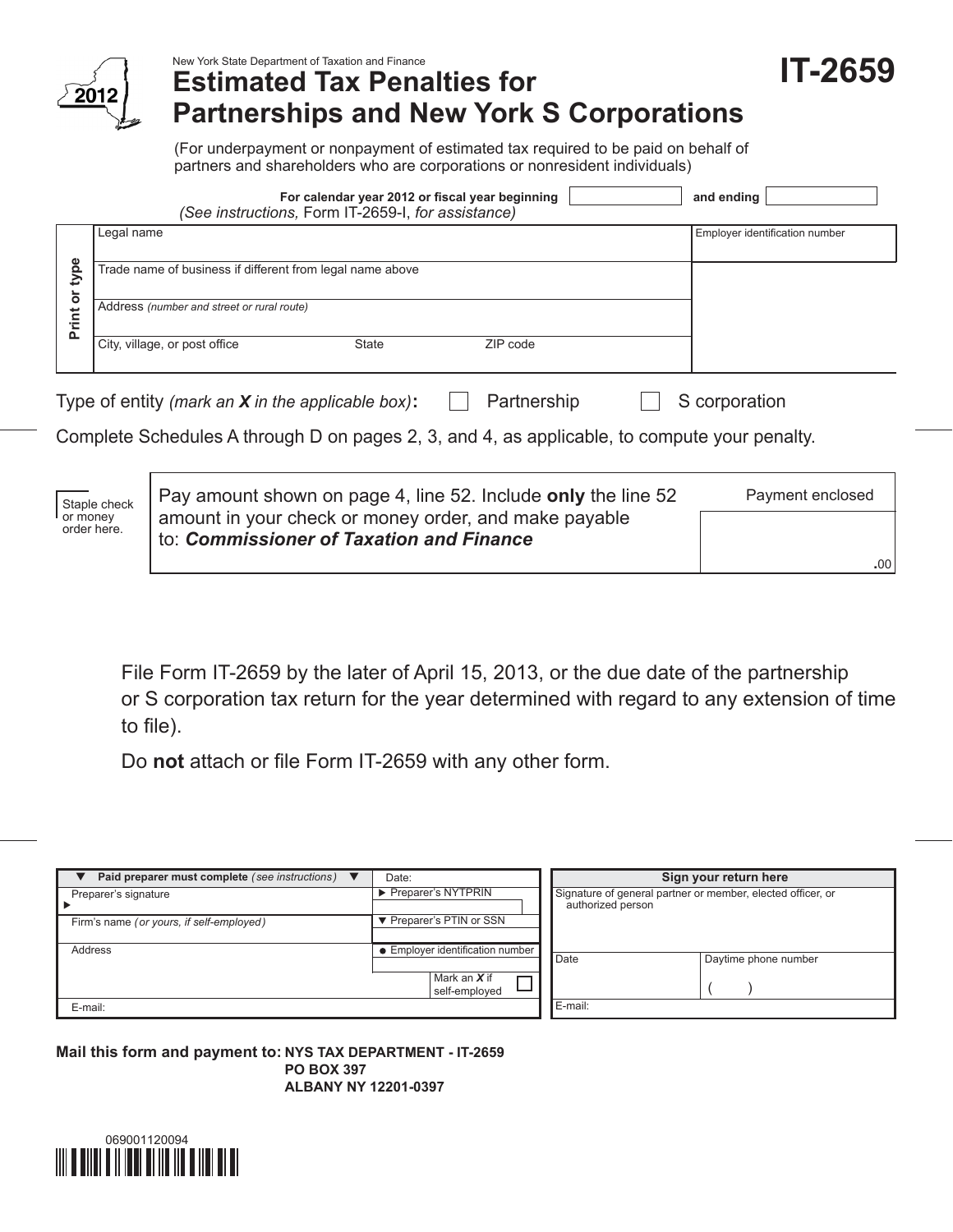**Schedule A – Computation of estimated tax underpayment (if any).** All filers must complete this part. Only include partners and shareholders who are subject to estimated tax paid on their behalf by the partnership or New York S corporation *(see instructions)*.

|   | <b>Current year</b>                                                                                         |                         |       |                |     |
|---|-------------------------------------------------------------------------------------------------------------|-------------------------|-------|----------------|-----|
|   | 1 Total of all nonresident individual partners' or shareholders' distributive                               |                         |       |                |     |
|   | or pro rata shares of 2012 income earned from New York sources                                              | 1                       | .00   |                |     |
|   | 2 Total of all nonresident individual partners' or shareholders' shares of                                  |                         |       |                |     |
|   | 2012 partnership deductions allocated to New York (see instructions)                                        | $\overline{\mathbf{2}}$ | .00   |                |     |
|   |                                                                                                             | 3                       | .00   |                |     |
|   |                                                                                                             | 4                       | .0882 |                |     |
|   |                                                                                                             | 5                       | .00   |                |     |
|   | 6 Total of all nonresident individual partners' or shareholders' distributive                               |                         |       |                |     |
|   | or pro rata shares of 2012 partnership or S corporation credits                                             | 6                       | .00   |                |     |
|   | 7 2012 estimated tax required to be paid on behalf of nonresident individuals (subtract line 6 from line 5) |                         |       | $\overline{7}$ | .00 |
|   | 8 Total of all corporate partners' distributive shares of 2012 income earned from NY sources                | 8                       | .00   |                |     |
| 9 |                                                                                                             | 9                       | .071  |                |     |
|   |                                                                                                             | 10                      | .00   |                |     |
|   | 11 Total of all corporate partners' distributive shares of 2012 partnership credits                         | 11                      | .00   |                |     |
|   |                                                                                                             |                         |       | 12             | .00 |
|   |                                                                                                             |                         | 13    | .00            |     |
|   |                                                                                                             |                         |       | 14             | .00 |
|   | <b>Prior year</b>                                                                                           |                         |       |                |     |
|   | 15 Total of all nonresident individual partners' or shareholders' distributive                              |                         |       |                |     |
|   | or pro rata shares of 2011 income earned from New York sources                                              | 15                      | .00   |                |     |
|   | 16 Total of all nonresident individual partners' or shareholders' shares of                                 |                         |       |                |     |
|   | 2011 partnership deductions allocated to New York (see instructions)                                        | 16                      | .00   |                |     |
|   |                                                                                                             | 17                      | .00   |                |     |
|   |                                                                                                             | 18                      | .0897 |                |     |
|   |                                                                                                             | 19                      | .00   |                |     |
|   | 20 Total of all nonresident individual partners' or shareholders' distributive                              |                         |       |                |     |
|   | or pro rata shares of 2011 partnership or S corporation credits                                             | 20                      | .00   |                |     |
|   | 21 2011 estimated tax computed for individuals (subtract line 20 from line 19)                              |                         |       | 21             | .00 |
|   | 22 Total of all corporate partners' distributive shares of 2011 income earned from NY sources               | 22                      | .00   |                |     |
|   |                                                                                                             | 23                      | .071  |                |     |
|   |                                                                                                             | 24                      | .00   |                |     |
|   | 25 Total of all corporate partners' distributive shares of 2011 partnership credits                         | 25                      | .00   |                |     |
|   |                                                                                                             |                         |       | 26             | .00 |
|   |                                                                                                             |                         |       | 27             | .00 |
|   | If the sum of lines 17 and 22 is more than \$150,000, and the entity is not primarily                       |                         |       |                |     |
|   | engaged in farming or fishing, complete line 28 and continue with Schedule B. If the                        |                         |       |                |     |

**Schedule B – Short method for computing the penalty.** Complete lines 29 through 34 if you paid four equal estimated tax installments (on the due dates), or if you made no payments of estimated tax. Otherwise, you must complete Schedule C.

Multiply line 27 by 110% (1.10) ........................................................................................................................ **28 .**00

**sum of lines 17 and 22 is \$150,000 or less, skip line 28 and continue with Schedule B.**

| 29 If you were not required to make an entry on line 28, enter the lesser of lines 14 or 27.                   |                |     |
|----------------------------------------------------------------------------------------------------------------|----------------|-----|
|                                                                                                                | 29             | .00 |
|                                                                                                                | 30             | .00 |
| 31 Total underpayment for the year (subtract line 30 from line 29; if zero or less you do not owe the penalty) | 3 <sup>1</sup> | .00 |
|                                                                                                                | 32             | .00 |
| 33 If the amount on line 31 was paid on or after April 15, 2013, enter 0. If the amount on line 31 was paid    |                |     |
| before April 15, 2013, make the following computation to find the amount to enter on this line:                |                |     |
|                                                                                                                | 33             | .00 |
|                                                                                                                | 34             | .00 |

*(continued)*

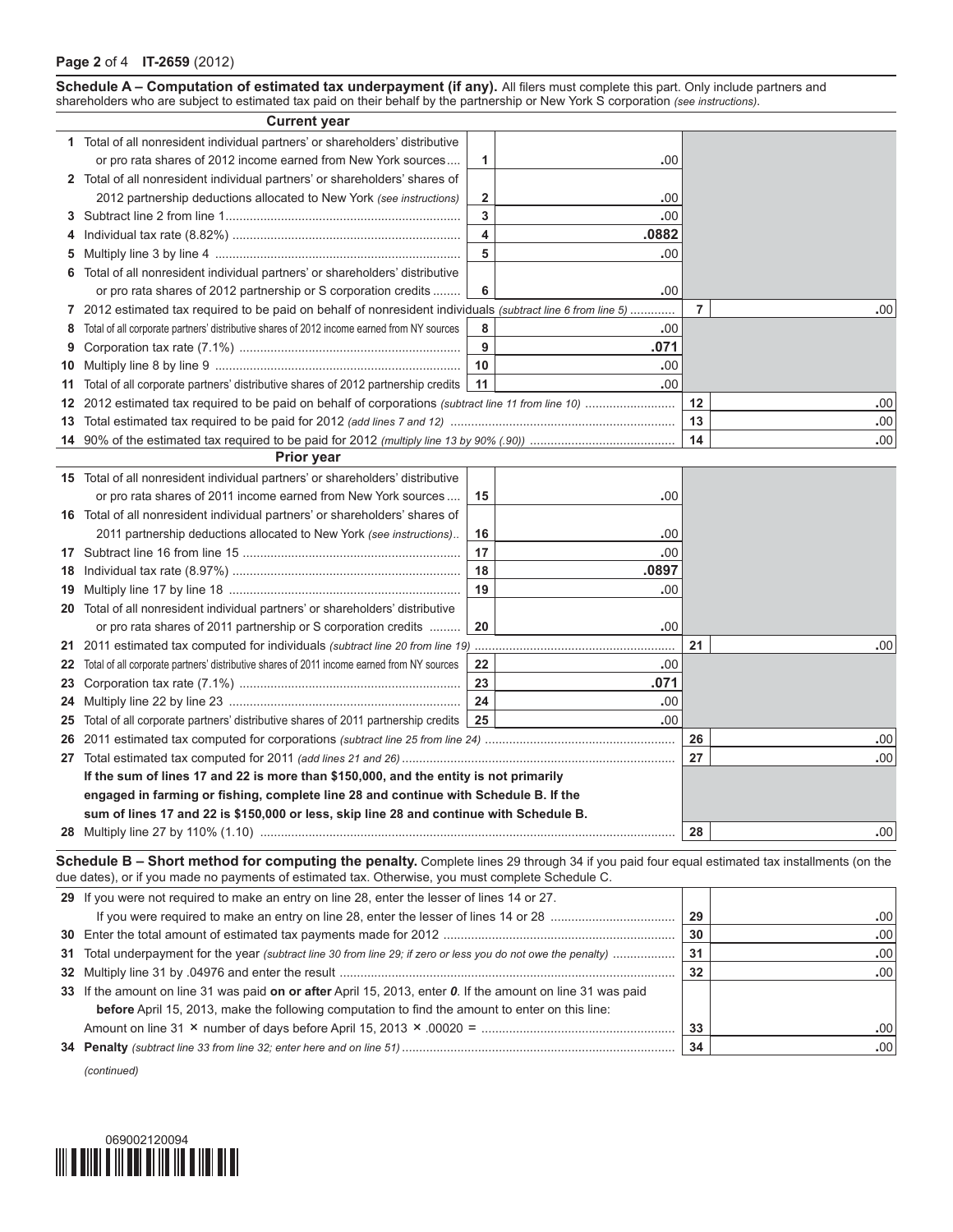## **Part 1 – Computing the underpayment Payment due dates A** 4/15/12 **B** 6/15/12 **C** 9/15/12 **D** 1/15/13 **35** Required installments *(see instructions)*.............. **35 .**00 **.**00 **.**00 **.**00 **36** Estimated tax paid ........................................... **36 .**00 **.**00 **.**00 **.**00 **Complete lines 37 through 39, one column at a time, starting in column A. 37** Overpayment or underpayment from prior period.... **37 .**00 **.**00 **.**00 **38** If line 37 is an overpayment, add lines 36 and 37; if line 37 is an underpayment, subtract line 37 from line 36 *(see instructions)* ..... **38 .**00 **.**00 **.**00 **.**00 **39** Underpayment *(subtract line 38 from line 35)* **or** overpayment *(subtract line 35 from line 38; see instructions)* .................................... **39 .**00 **.**00 **.**00 **.**00 **Part 2 – Computing the penalty 40** Amount of underpayment *(from line 39)* **40 .**00 **.**00 **.**00 **.**00 **First installment (April 15 - June 15, 2012) 41** April 15 - June 15 =  $(61 \div 366) \times 7.5\% = .01249$ **- or -** April 15 - = ( ÷ 366) × 7.5% = **. 41 42** Multiply line 40, column A, by line 41 ............ **42 .**00 **Second installment (June 15 - September 15, 2012) 43** June 15 - September 15 =  $(92 \div 366) \times 7.5\% = .01884$ **- or -**  $\frac{\text{June } 15 - \dots}{\text{Line } 15 - \dots} = \frac{1}{2}$  =  $\frac{1}{2}$  ÷ 366) × 7.5% = **43 44** Multiply line 40, column B, by line 43 ................................................. **44 .**00 **Third installment (September 15, 2012 - January 15, 2013) 45** September 15 - December 31 =  $(107 \div 366) \times 7.5\% = .02192$ January 1 - January 15 =  $(15 \div 365) \times 7.5\% = .00307$  .02499 **Total - or -** September 15 -  $\qquad$  =  $\qquad$   $\qquad$  =  $\qquad$   $\qquad$   $\qquad$   $\qquad$   $\qquad$   $\qquad$   $\qquad$   $\qquad$   $\qquad$   $\qquad$   $\qquad$   $\qquad$   $\qquad$   $\qquad$   $\qquad$   $\qquad$   $\qquad$   $\qquad$   $\qquad$   $\qquad$   $\qquad$   $\qquad$   $\qquad$   $\qquad$   $\qquad$   $\qquad$   $\qquad$   $\qquad$   $\qquad$   $\qquad$   $\qquad$ January 1 - = ( ÷ 365) × 7.5% = **. Total 45 46** Multiply line 40, column C, by line 45 ...................................................................................... **46 .**00 **Fourth installment (January 15 - April 15, 2013) 47** January 15 - April 15 =  $(90 \div 365) \times 7.5\% = .01848$ **- or - January 15 - \_\_\_\_\_\_\_\_\_ =**  $\left(\frac{}{}$  **+ 365) × 7.5% =**  $\cdot$ **47 48** Multiply line 40, column D, by line 47 ............................................................................................................................ **48 .**00 **49 Penalty** *(add lines 42, 44, 46, and 48)* ................................................................................................................................. **49 .**00 **Schedule C – Regular method Payment due dates A** 4/15/12 **B** 6/15/12 **C** 9/15/12 **D** 1/15/13

*(continued)*